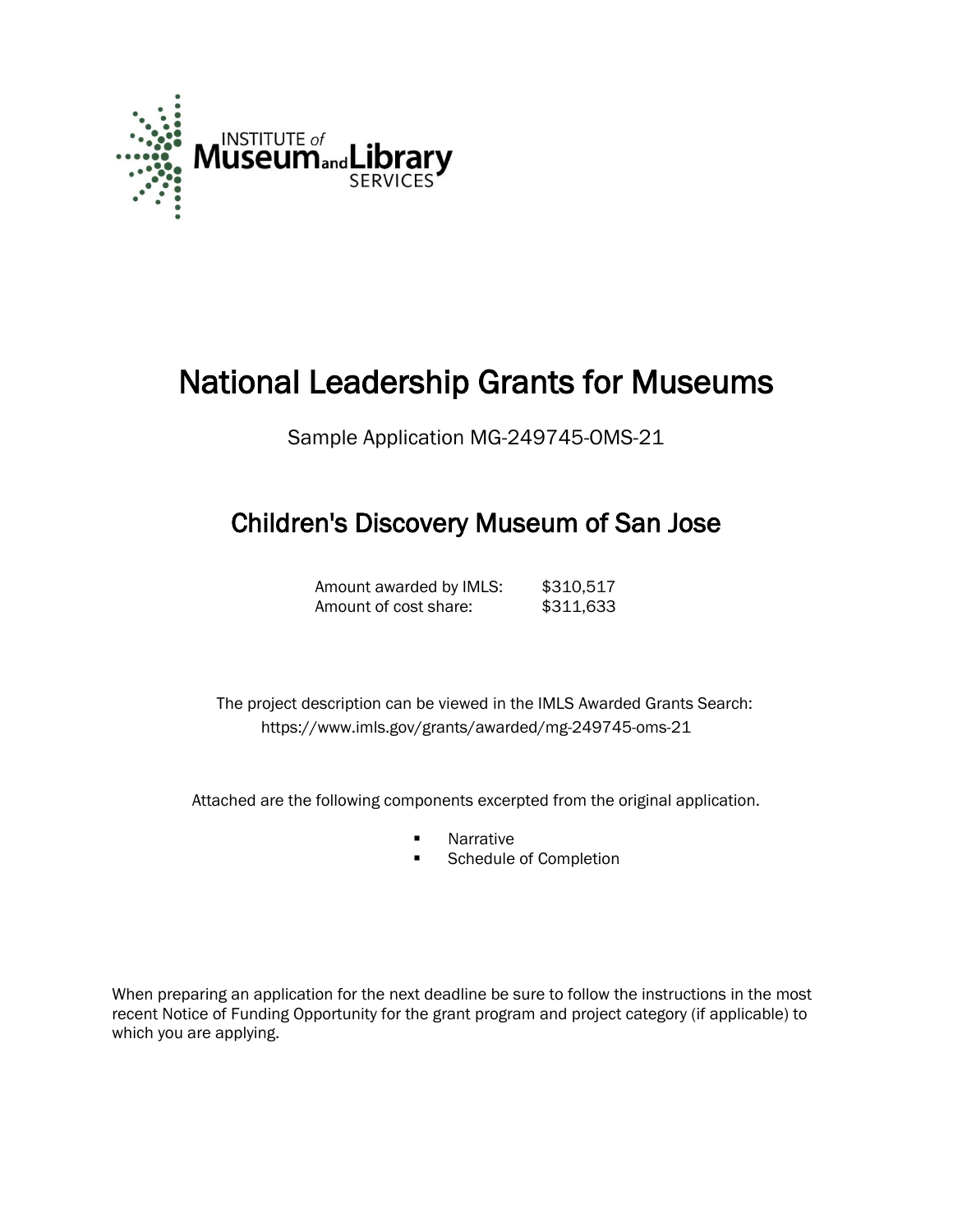#### **Narrative**

#### **1. Project Justification**

Museums across the country are navigating a critical moment: the urgent need to challenge systemic racism in our communities and institutions alongside the interconnected effects of the COVID-19 pandemic and associated economic stress. The murder of George Floyd sparked a national reckoning about the pervasive and persistent systemic racism in America. Museums of all types are facing accusations and realizations of bias in their operations, employment practices, collections and exhibitions, with increasing visibility during protests calling for racial equity and social justice in the US. To actively launch their transformations into anti-racist organizations, museums must lead with equity-centered work.

"Diversity, Equity, Access and Inclusion (DEAI) have become central concerns for museums. Across the field, leaders are asking—with increasing urgency—how museums can diversify their visitors, staff and boards; create welcoming and inclusive environments and workspaces; and ensure that museum offerings reflect a broad range of interests, experiences and needs….Despite more than three decades of discussion about DEAI, however, our organizations still wrestle with questions of where to focus, how to gauge success, and how to make changes 'stick' so that these efforts endure beyond one person, project or program." These opening comments from the *CCLI National Landscape Study: The State of DEAI Practices in Museums* (Garibay and Olson, 2020) acknowledge that, as the first field-wide study of its kind across multiple museum sectors, the field cannot support what works (or change what does not) until we better understand the landscape and how to support individual museums in making change.

Children's Discovery Museum of San Jose (CDM) committed to foregrounding DEAI principles in their operations more than two decades ago with multifaceted, institution-wide initiatives to establish relationships with key minority audiences, particularly the Latino and Vietnamese communities. Inclusion at CDM is not limited to outreach and the visitor experience but rather is the foundation of CDM's work. All of the museum's systems, including human resources, are built upon a DEAI-focused foundation.

Nine years ago, CDM received an IMLS grant to work with its peers in the children's museum and science center sectors to support their development as inclusive organizations. In partnership with the Association of Children's Museums (ACM), the Association of Science and Technology Centers (ASTC), and Garibay Group, a research and consulting firm, CDM created CCLI, the Cultural Competence Learning Institute, a professional development initiative for museums focused on helping museum leaders catalyze diversity and inclusion efforts in their institutions. These four partners are now known as the CCLI Leadership Partners, and their relationship is governed by a Memorandum of Understanding. The CCLI Leadership Partners have cooperatively developed a mission and vision statement for CCLI, and a sustainability plan guides the team's work.

*CCLI helps museum leaders catalyze diversity and inclusion efforts in their institutions believing that success in the 21st century will depend upon embracing organizational change to meaningfully connect with new and diverse audiences.* 

*CCLI imagines a world in which museums transform themselves to recognize and respond to different values and needs, curating experiences and collections that touch the lives of a diversity of audiences.* 

The signature CCLI learning experience is a 13-month professional development offering for museums to build organizational capacity related to diversity and inclusion. Because of its intensive nature, CCLI currently serves a single cohort, comprised of teams from five to six museums, annually. Originally piloted with children's museums and science centers, today 34 museums of all disciplines, sizes and geographic representation have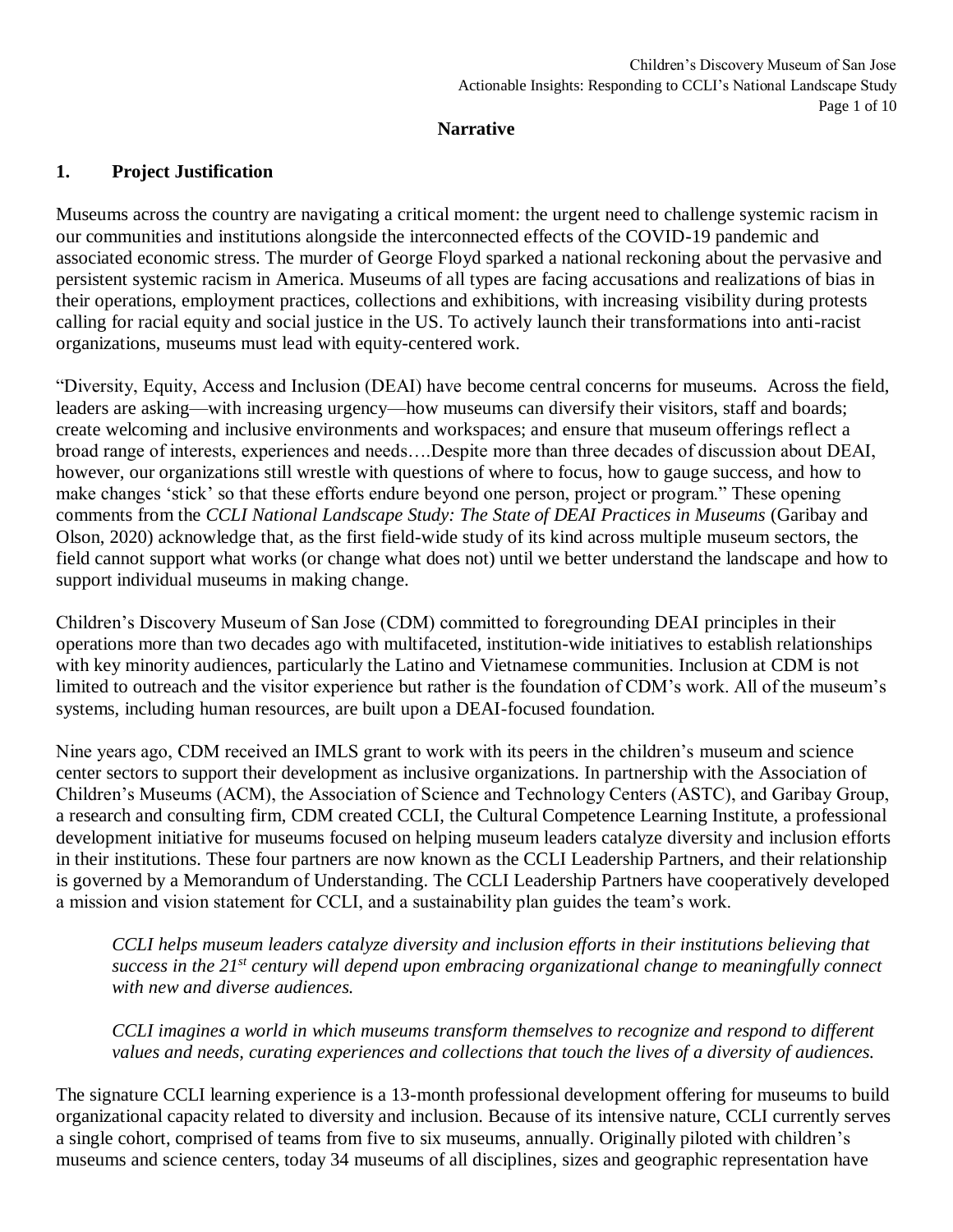successfully participated in the CCLI curriculum and cohort experience, with six of those museums currently participating in the program.

The CCLI process has been a success, with the evaluation indicating that participants broadened their conceptions of diversity, involved a greater number of stakeholders, acted with greater intentionality, and accelerated activities to foster inclusion (Garibay 2017). Increasing numbers of museums are interested in joining a CCLI cohort, despite a change three years ago requiring participants to pay tuition to participate: 19 museums are on a waiting list for the next cohort. Participating museums and those on the waiting list are from all disciplines, including history, art, natural history, and children's museums, along with nature and science centers, a planetarium, and an aquarium. Museums want to invest in DEAI efforts.

Recognizing that the field lacked comprehensive data about museums' equity and inclusion practices, CCLI initiated the *National Landscape Study: DEAI Practice in Museums* (NLS), the first fieldwide study focusing on DEAI approaches in museums of all disciplines. Conducted in late 2019, with responses from 580 museums across the United States, the NLS illustrates the current landscape of DEAI practices across the museum field, and, in turn, establishes a set of metrics that museums can use to measure the progress of their equity and inclusion work. (See <https://community.astc.org/ccli/about-us/landscape-study> or Supporting Documents for the complete study results.)

Key findings from the NLS include that museums reported making DEAI an organizational priority but have not taken strategic, consistent action at an organizational level foundational enough to support and achieve enduring equity and inclusion. Museums reported that they use a range of DEAI-related strategies to develop and support more inclusive experiences in their exhibits, programs, and events; however, as indicated in the first finding, these practices are not integrated into the core work of the organization. Museums reported focusing less on the internal organizational dimensions of DEAI compared with public-facing aspects. Finally, a lack of focus on collecting and using data to inform DEAI practice hinders museums' ability to measure progress and increase accountability (Garibay & Olson, 2020).

Recognizing that the NLS results indicate a strong interest in DEAI and inconsistent implementation in the field, the CCLI Leadership Partners acknowledged a need for DEAI materials other than the existing 13-month

CCLI professional development course. To test this theory, CCLI hosted its first public-facing webinar, *Reopening with Equity in Mind*, in May 2020. The webinar was a tremendous success, with more than 830 registrants and almost 600 attendees, representing 465 unique organizations. Attendees deemed the webinar helpful, with 68 percent of respondents to a follow-up survey rating the webinar as a seven or higher on a ten-point scale. When 78 percent of survey respondents said they "definitely" would be interested in joining more CCLI virtual events, the CCLI Leadership Partners planned additional webinars.

In July 2020, CCLI launched a free, four-part webinar series to help museums take diversity and inclusion efforts from intention to action. The four webinars covered the process of organizational transformation, from equity and inclusion statements and hiring practices to community engagement and supporting DEAI committees. To date, CCLI has held three of the four webinars in the series, and there has been a

*"As a Black woman and the lead of LICM's DEAI work, my involvement in CCLI helped me to understand the importance of sharing my voice authentically to assist in moving the organization and the museum field forward…This dialogue was never more important than in the months following George Floyd's murder in May, 2020. At that time, it was crucial that we already had the structure in place to provide a safe space for staff to process all that was happening as well as continue to provide educational resources to enable our organization to look deeper at how we could be better – for our staff and our community…I took part in CCLI's recent webinar series as a presenter, bringing important DEAI resources to the museum field as a whole."* -Tanya Butler Holder, Associate Director of Administration, Long Island Children's Museum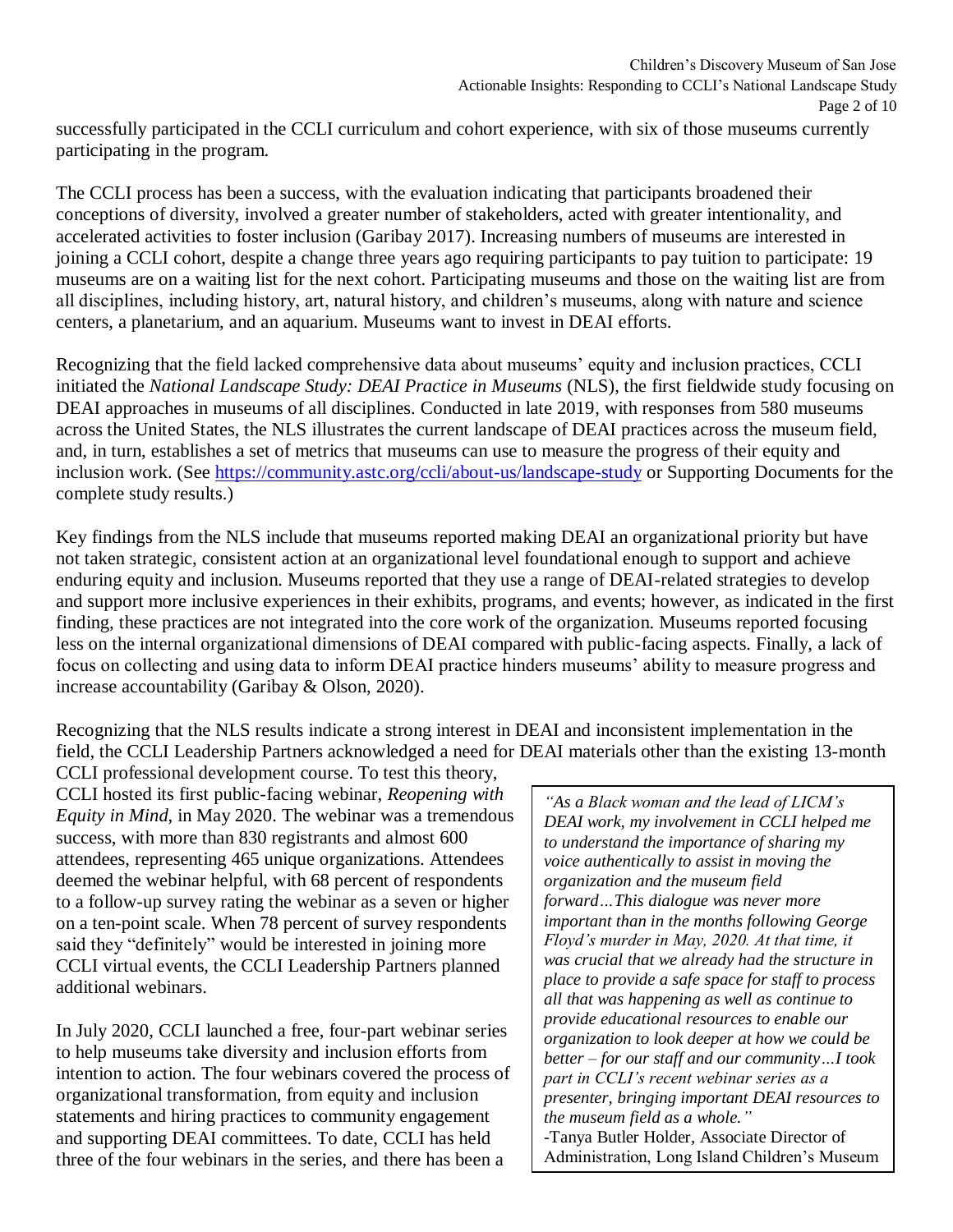strong response from the museum sector. More than 990 people have registered for the webinars, with more than 650 (66 percent) attending the live webinars, an attendance rate that is higher than typical for webinars. An additional 452 people have watched recordings of the webinars. (Note that recordings were not immediately available to attendees, but can now be found at [https://www.astc.org/resources-and-learning/new-webinar](https://www.astc.org/resources-and-learning/new-webinar-series-helps-museums-take-diversity-and-inclusion-efforts-from-intention-to-action/)[series-helps-museums-take-diversity-and-inclusion-efforts-from-intention-to-action/\)](https://www.astc.org/resources-and-learning/new-webinar-series-helps-museums-take-diversity-and-inclusion-efforts-from-intention-to-action/) Attendees represent 394 unique organizations.

Clearly there is a demand for resources to help museums center equity in their work. The CCLI Leadership Partners recognize that, despite the increased level of attention on DEAI issues in the U.S. museum community, vetted resources that focus on creating organization-wide change in museums are not freely and widely available to museums. For example, the American Alliance of Museums' Facing Change initiative includes training on museum board diversity and inclusion, but can only serve 50 museums. The Science Museum of Minnesota's iPAGE program, much like CCLI's signature learning experience, selects a handful of participants through an application process. Some DEAI efforts focus on individual museum staff, such as ASTC's Diversity Leadership Development Fellowship, while others, including Decolonizing the Museum (collections and exhibits focus), focus on specific museum departments. Another strand of DEAI work in museums focuses on raising public awareness through social media (#MuseumsandRace; #MuseumsAreNotNeutral). MASS Action, a platform for dialogue among museum practitioners organized through Minneapolis Institute of Art, published a practitioner-developed toolkit that offers resources for individual practice that works toward creating greater equity within the museum field. Understanding the limitations of existing DEAI approaches, including our own, we seek to develop readily accessible resources that support museums around organizational change for cultural competence.

Over the past decade, CCLI has quietly advanced its pedagogy and curriculum to engage professionals from all museum disciplines in developing internal cultures that embed DEAI practice into museum operations. The CCLI curriculum has been tested with cohorts of museum staff, who also served as focus groups for various iterations of the model. CCLI also established a cadre of faculty and coaches who understand the CCLI philosophy and process. Now that CCLI has a tested and successful pedagogy and curriculum, the CCLI Leadership Partners turned CCLI's focus to the broader museum community, which has responded with tremendous demand for these resources. With the *Actionable Insights: Responding to CCLI's National Landscape Study*, CDM proposes, in partnership with ACM, ASTC, and Garibay Group, to develop a suite of resources to support museums of all disciplines as they undertake institution-wide efforts to incorporate DEAI practices into their operations. This three-year project includes four major goals:

- 1) Leverage the National Landscape Study to prioritize DEAI needs in museums for new professional development resources;
- 2) Expand the scope of CCLI to develop a suite of DEAI resources that support nimble, culturally competent, and inclusive museum operations, both internally and externally, that museums of all disciplines can readily access (goal: 1,125 museums access these resources);
- 3) Engage top business consulting firms to ensure that the suite of resources meets standards for accessible, online learning processes and digital communications; and
- 4) Partner with national and regional museum associations to ensure the broadest possible dissemination of the new DEAI resources within the museum field.

The ultimate goal of the *Actionable Insights* project is to engage museums in self-assessment, dialogue and reflection about DEAI theory and practice, empowering organizations to shift their internal practices to be more inclusive and equitable community organizations.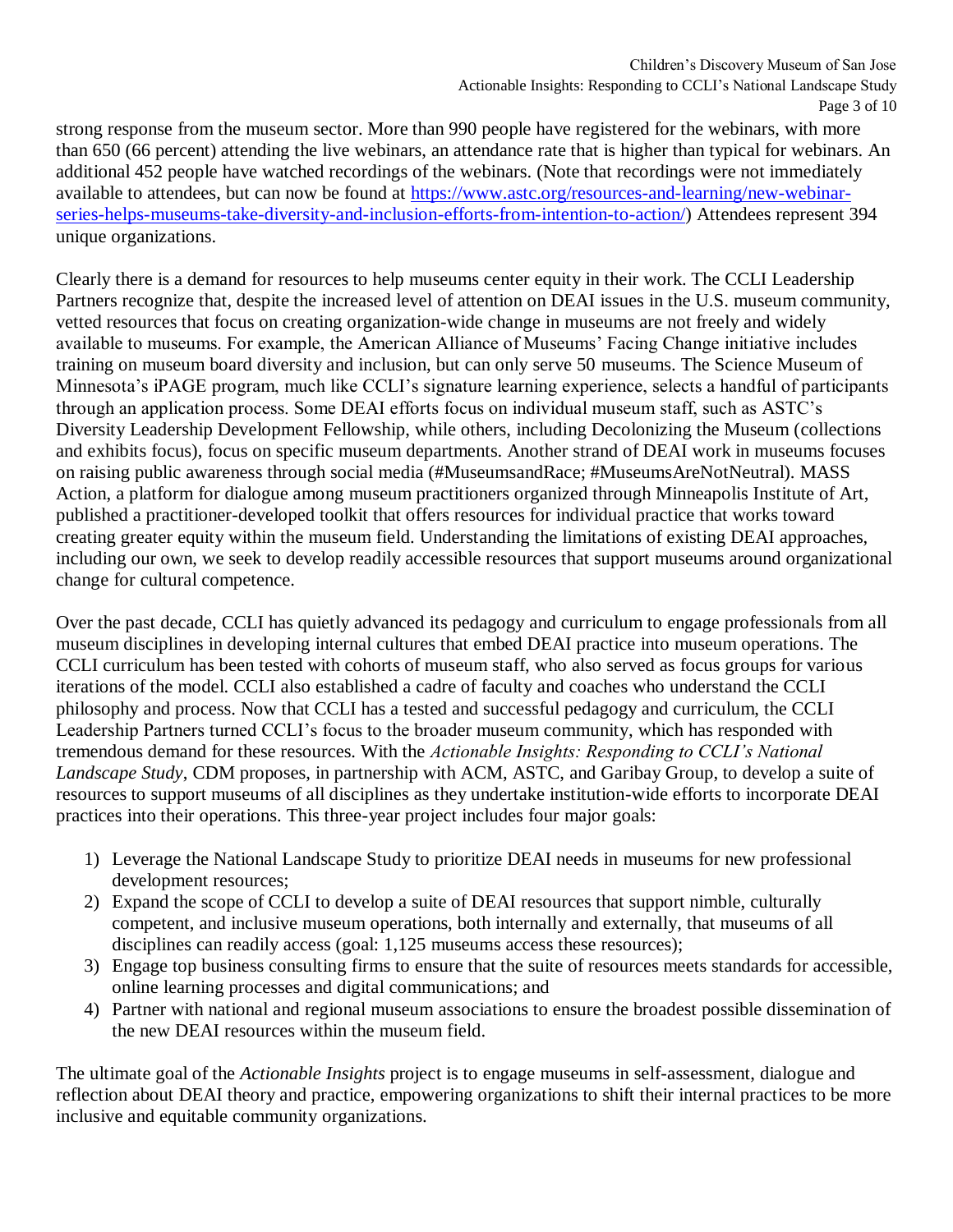# **2. Project Work Plan**

CCLI's pedagogical approach focuses on organizational change, and the proposed project work plan is guided by the existing CCLI pedagogy and the National Landscape Study. The NLS "specifically [examines] the many organizational variables that can promote or inhibit authentic equitable practices in individual institutions and in the museum field," and the suite of resources developed through this project will advance the variables identified in the study (Garibay and Olson 2020, 5). The NLS categorizes these variables into nine different dimensions: Vision and Values; Leadership; Governance; Resources; Vendor Diversity; People and Operations; Community-Centered Engagement; Services and Products; and Data Collection and Evaluation. These nine dimensions align with the existing CCLI philosophy, and we plan to incorporate that philosophy in developing professional development resources for each of the nine dimensions.

The CCLI pedagogy (see Supporting Documents for a sampling of curricular materials) encourages museums to identify and build from their strengths in order to maximize the benefits of diversity within their workforce and to improve the services offered to people from different cultural backgrounds. It is grounded in the expectation

that participating museums are willing to commit to explore complex, sensitive social issues that affect the museum, its community, and society. Having used and refined the curriculum and associated tools with seven cohorts, the CCLI Leadership Partners understand which resources are accessible to users with limited to no synchronous support as well as those that need wraparound support (e.g., additional instruction).

Participating museums begin the application-only CCLI professional development opportunity by identifying a crossdepartmental team of participants and a strategic, institutional DEAI goal to be undertaken throughout the program year. Following a staff-wide Cultural Competence Staff Survey, which highlights institutional strengths and areas of growth, the team of

*"Because of the CCLI program, we have made meaningful progress toward our museum's ambitious DEAI goals for 2020 even amidst the tremendous chaos caused by the pandemic. CCLI's team of experienced museum leaders offers essential grounding, discipline, framework, tools, and resources. Our experience working with them this year has inspired both our board and staff to remain bold and resolute in our commitment to a more equitable museum field."* -Alexandra Kennedy, Executive Director, The Eric Carle Museum of Picture Book Art

3-5 staff members participate in a 2-day kickoff meeting, followed by 12 monthly virtual trainings with five to six other museum teams, designed to increase institutional capacity for inclusive practice, both internally and externally. At the end of the 13-month professional development experience, museums teams have implemented organizational change through a process of self-assessment, goal setting, strategy development, implementation and peer networking with other cohort members. Following their participation year, CCLI museums continue their engagement through the CCLI Alumni group, with twice per year virtual meetings, conference presentations and gatherings at regional and national professional museum conferences. (For more information, please visit CCLI's website at: [https://community.astc.org/ccli/home.](https://community.astc.org/ccli/home)

CCLI's experiences with museums, coupled with data from the NLS, makes clear that progress toward cultural competence is a journey for the institution, with greater success in some areas and average or low progress in others. A museum might have developed inclusive practices in one of the NLS dimensions areas (for example, in the exhibit development process) but need to improve or begin addressing another indicator area (for example, in governance). An organization may need different levels of professional development support to advance in its learning development trajectory. With the *Actionable Insights* project, we intend to develop resources that help museums advance upon their learning trajectories, translating the NLS research into resources that support practitioners. Building from the NLS findings and connecting them to museum practice, the project team will develop resources to encourage reflection, guidance, and action steps that museum teams can use independently to advance their inclusion practices around a particular NLS dimension.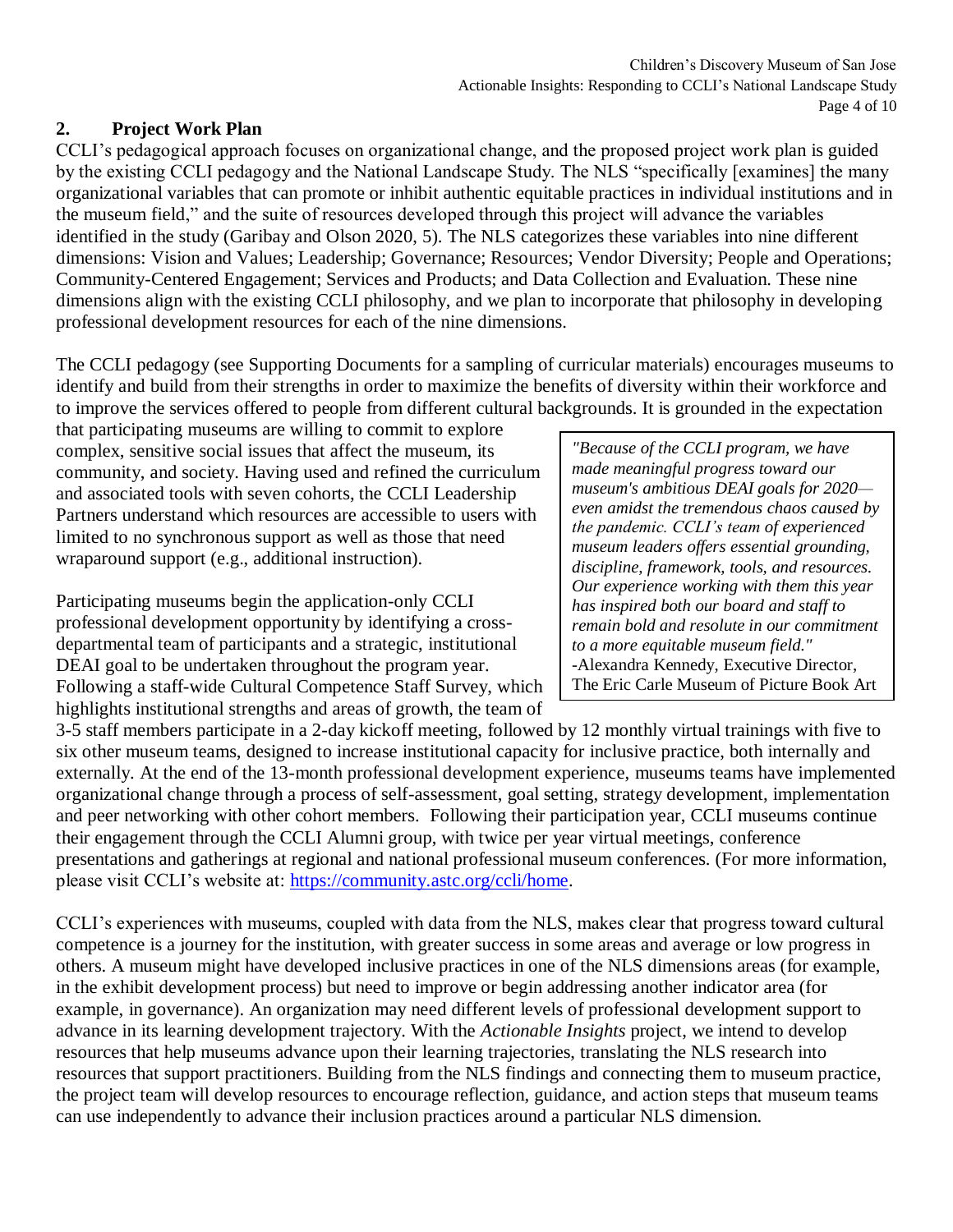#### **Suite of Actionable Resources**

The National Landscape Study identifies four element areas featuring nine different dimensions important to organizational change focused on DEAI:

- 1. *Foundational* (Vision and Values, Leadership, Governance, Resources)
- 2. *Internal* (People and Operations, Vendor Diversity)
- 3. *Public-Facing* (Services/Products and Community-Centered Engagement)
- 4. *Cross-Functional* (Data Collection and Evaluation)



*Garibay, Cecilia, and Jeanne M. Olson. 2020. National Landscape Study: The State of DEAI Practices in Museums. San Jose, CA: Cultural Competence Learning Institute. https://community.astc.org/ccli/about-us/landscape-study, pg.9.*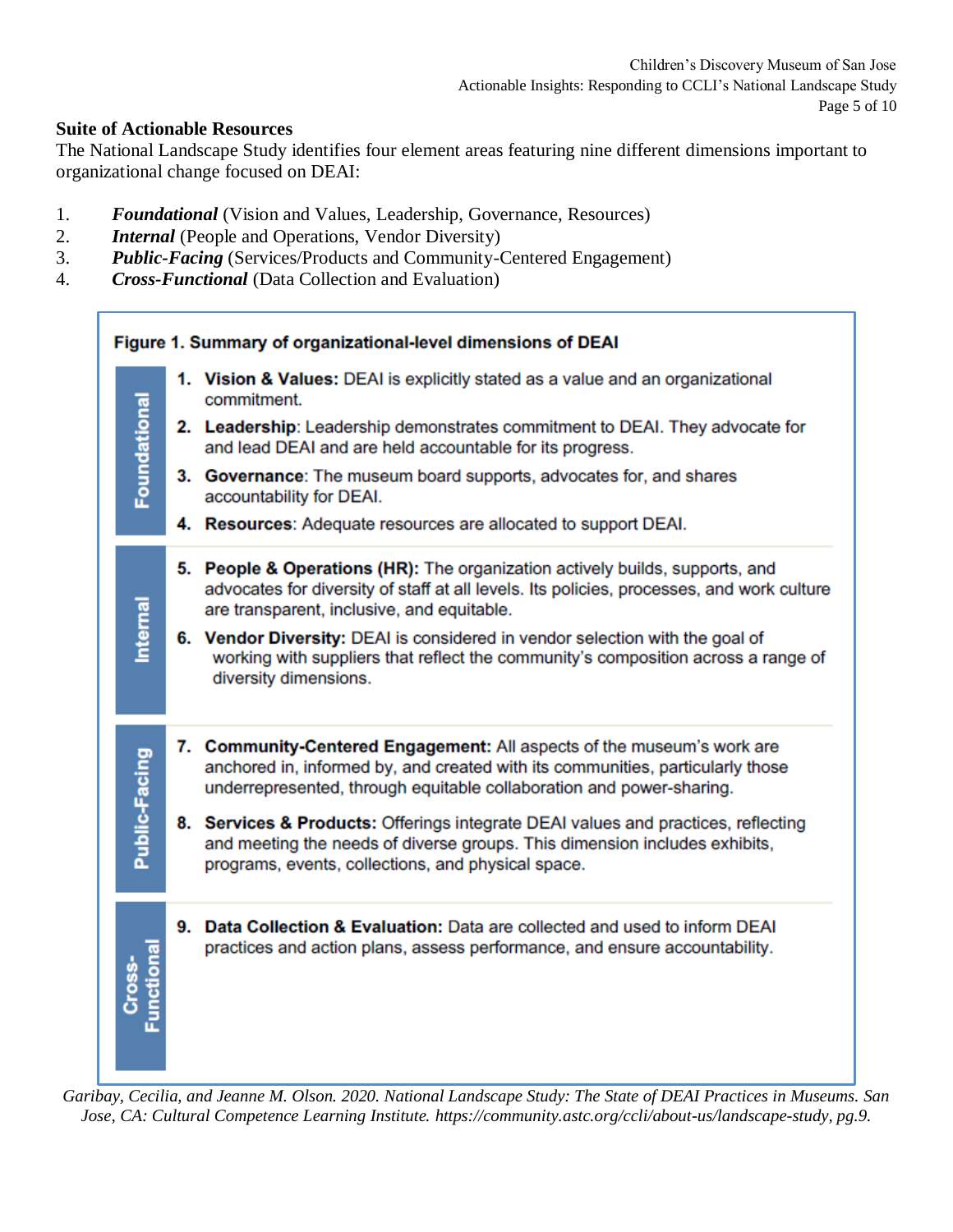The Suite of Resources developed through the *Actionable Insights* project will highlight each of the four Element areas, with attention given to all nine of the dimensions and their intersections with DEAI inclusive practice. For each of these four areas, CCLI Faculty, in consultation with CCLI Alumni museum participants, will develop resources to address:

- **Data**: Identification and presentation of compelling and relevant data from the NLS, including infographics to present the data in manageable chunks
- **Institutional Learning Trajectory**: Creation of organizational learning trajectories for each of the nine dimensions
- **Theory to practice**: Exploration and Elaboration of DEAI organizational strategies that will help organizations shift their institutional inclusion practices.
- **Diagnostic Assessment**: Utilizing questions and indicator areas from the National Landscape Study, diagnostic tools to help organizations identify areas of strength and improvement for their institutions within the nine dimension areas.
- **Strategic Action Guide**: Reflection and action guide designed to define steps for organizations to consider as they expand their inclusion practices. Building from the diagnostic tool, and with one for each of the nine dimension areas, this set of nine resources will be used by teams of museum staff who want to create an action plan focused on any of the different DEAI dimension areas.
- **Videos/Webinars:** To support dissemination and asynchronous learning, and modelled after the successful public webinar approach introduced by CCLI over the past nine months, videos and webinars highlighting practical strategies, challenges faced and organizational change efforts will be created, featuring CCLI Faculty and CCLI Alumni participants.

Upon development, the project team will test the efficacy of the Diagnostic Assessment and Strategic Action Guide with the cohort of five to six museums currently participating in the 13-month CCLI professional development experience. We then will use their feedback to refine and finalize the resources, ensuring that the new resources will support the museum wherever it is on its DEAI journey for this particular dimension.

One example of the type of resource that might be developed through the *Actionable Insights* project might focus on supporting a museum's establishment of an internal DEAI committee. NLS data indicates that fewer than a third (30 percent) of responding organizations report having an internal cross-departmental DEAI task force or committee (Garibay and Olson 2020, 15). While forming a DEAI committee may be a starting point for many museums, those at an intermediate level may focus their DEAI practices on ensuring that representation on the DEAI Committee is multi-diverse and includes senior leadership. A more advanced museum might want to engage in developing an annual strategic plan for their committee. In this example, the *Actionable Insights* project team could develop a suite of resources to help museum staff understand the purpose and work of a DEAI committee. An introductory infographic will help the institution understand where they are in relation to the museum field, The Diagnostic Assessment will help institution leaders to rank their organization in its leadership strategies relating to DEAI. A Strategic Action Guide will offer a set of reflection questions to catalyze staff dialogue and concrete actions to undertake to help organizations shift toward more inclusive practice in the formation or growth of a DEAI committee. Accompanying video/webinar will offer on-theground examples tested out in museums around the country. The resources will support the museum wherever it is on its learning development trajectory.

As described above, each suite of resources, after having been tested by the current cohort and refined by the Faculty team, will be promoted and launched in partnership with national and regional associations. We have secured commitments from the American Alliance of Museums, the Association of Children's Museums, the Association of Science and Technology Centers, the Association of Midwest Museums, New England Museum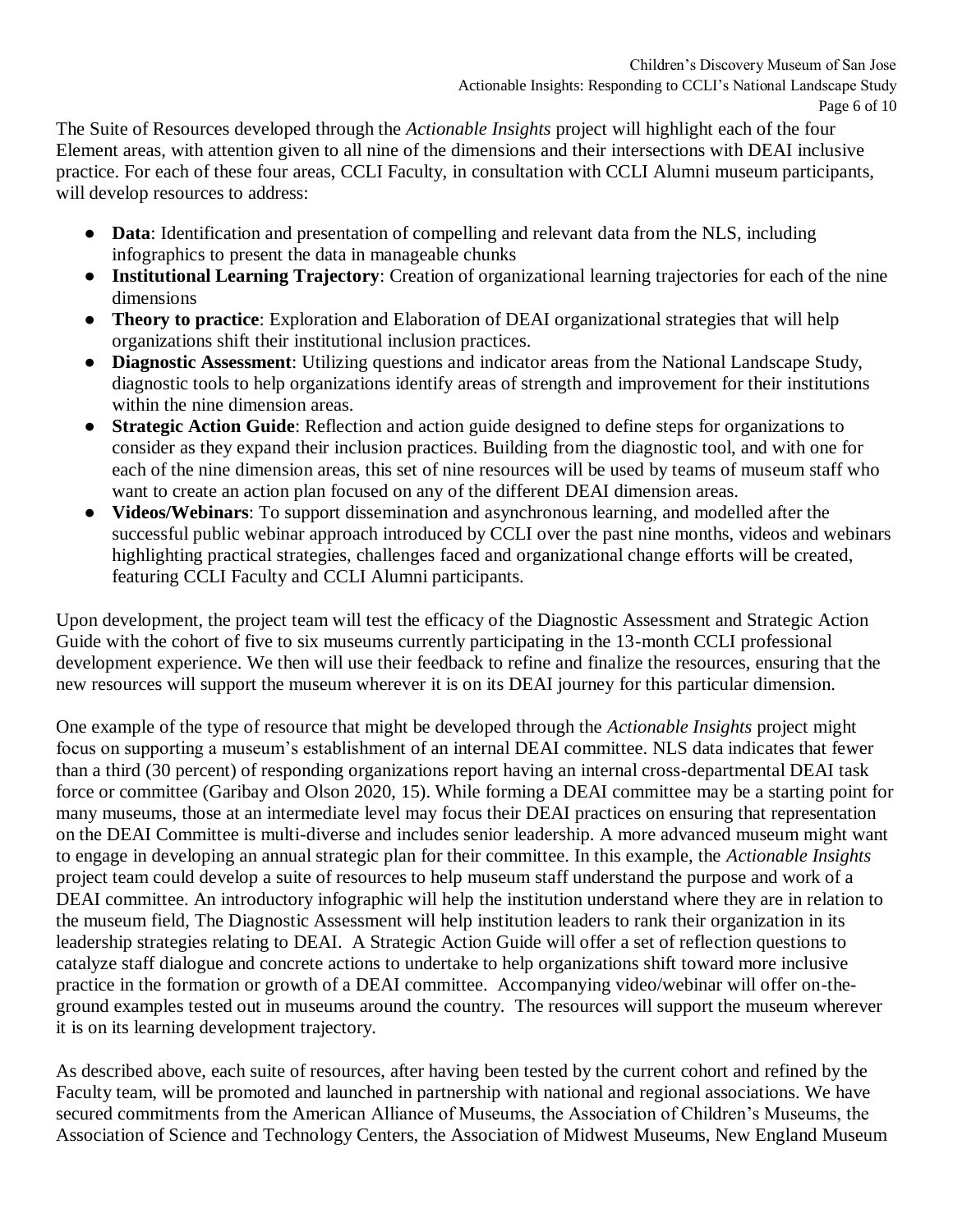Association, Mid-Atlantic Association of Museums and the Western Museums Association. We will continue to expand our efforts to publicize the tool as broadly in the museum field as possible.

All resources will be accessible via the CCLI website free of charge. Based on interest in the free webinar series, we conservatively estimate that 125 museum users will download each of the nine suites of professional development resources, reaching at least 1,125 museums over the course of the project (Nine resources x 125 museums/resource  $=$  total reach of 1,125 museums).

At CDM, we have put inclusion and accessibility at the heart of our work as a museum and through our stewardship of CCLI. The same is true of our partners at ACM, ASTC, and Garibay Group. To ensure that the professional development resources we develop meet the highest standards for online learning and access, we will partner with two other companies with deep expertise and commitment to equity, PwC and Media Cause.

PwC (formerly PriceWaterhouseCoopers) is a long-time partner of our museum, and they share (and helped inspire) our commitment to cultural competence and inclusion. Since the pandemic, PwC has shifted a large portion of its business to coaching on the best practices of webinar learning, including how to deepen engagement to support asynchronous online learning. PwC has committed to consult with the project team as we prepare to launch the online learning initiative, ensuring that the professional development materials we create are engaging yet thorough for independent learners. The majority of their work will occur at the beginning of the project, before the development of the first suite of resources.

Our second partner, Media Cause, is a full-service nonprofit marketing agency that helps nonprofits grow their reach and accelerate their impact. Media Cause has committed to adapting for social media the infographics for the nine dimension areas developed during the project. They will help to promote the CCLI tools on social media, ensuring the broadest possible reach of our content. We will work with Media Cause during the second year of the project.

### Project Team

Over the last nine years, Children's Discovery Museum of San Jose has developed successful partnerships with the Association of Children's Museums, the Association of Science and Technology Centers, and Garibay Group in support of the Cultural Competence Learning Institute. Each organization in our Leadership Partners brings a deep commitment to cultural competence and contributes to different aspects of the project. CDM brings experience negotiating this work within a museum; ACM and ASTC bring experience supporting initiatives throughout a museum discipline with expertise supporting discipline-wide communications and dissemination as well as offering faculty expertise; Garibay Group brings experience identifying the latest research related to inclusion coupled with an expertise in evaluation that ensures CCLI's effectiveness.

For thirty years, CDM has successfully served the community of San Jose with exhibits and programs, including 19 federally funded projects, of which 11 are IMLS grants. CDM annually plans, implements, and completes at least one exhibit, large-scale educational program, audience development, or expansion/space renovation project, ranging in size from \$500,000 to \$5,000,000.

Jenni Martin, Director of Education and Strategic Initiatives, will serve as Project Director and will authorize all aspects of the project including budget, timeline, and contractor activities; she will act as the grant administrator. As the CCLI project director and its lead faculty, she brings the necessary depth of experience to apply the existing CCLI curriculum to develop a new suite of DEAI resources. She brings more than 32 years of experience to this project, including 23 years at CDM, where she has led six IMLS grants and seven National Science Foundation grants.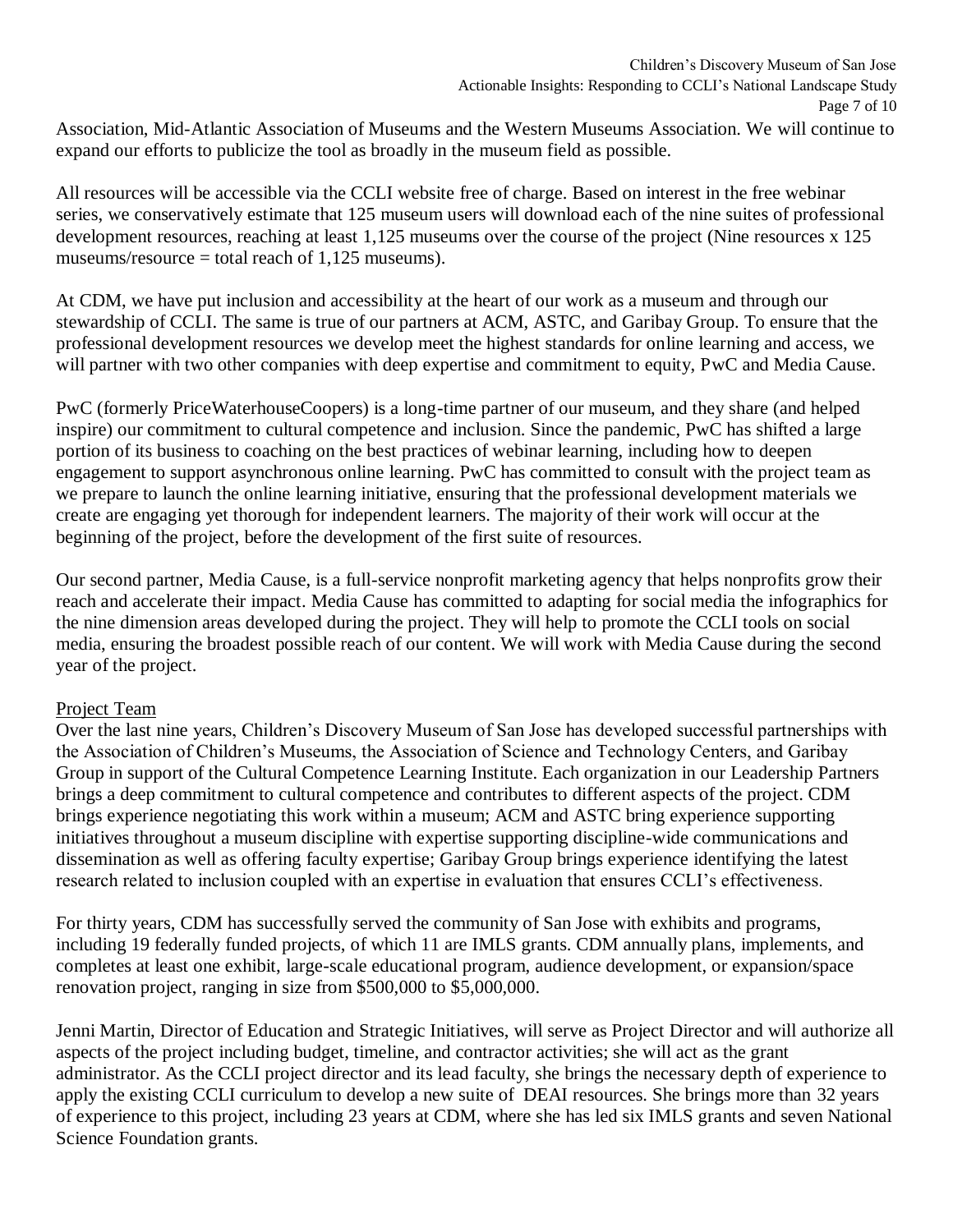Marilee Jennings, Executive Director, will manage the relationships with ACM, ASTC, and Garibay Group. She also will manage the relationship with consultants from PWC and Media Cause. Ms. Jennings' experience as CEO of a local institution, former President of a national association (ACM, 2014-16), and current board service of a national association (ASTC, 2020) provides unique and critical perspectives to CCLI.

Jocelyn Fong, CCLI Project Manager, will support Ms. Martin in content development throughout the project. An experienced project manager with a background in diversity/inclusion facilitation, Ms. Fong will also be responsible for the curricular, logistical, and administrative components of the *Actionable Insights* project, including the communications partnerships with other museum associations.

CDM's communications team will support specific project tasks throughout the effort. Specifically the CDM video team, lead by Vivian Wang, Visual Media Specialist, will film, edit and finalize all videos. The CDM communications staff also will buttress Media Cause's communications efforts as needed.

The Association of Children's Museums champions children's museums and supports more than 350 museums with professional development programs, publications, and other resources. Laura Huerta Migus, Executive Director, will lead ACM's work on this project, with additional support for dissemination provided by ACM's communication staff. Ms. Huerta Migus is an experienced developer of professional development programs that support individual and organizational growth and will be closely involved in the development of new *Actionable Insights* resources.

The Association of Science and Technology Centers is a global organization providing collective voice, professional support, and programming opportunities about informal science learning for more than 600 member organizations in nearly 50 countries. Their efforts on *Actionable Insights* will focus specifically on communications development processes.

Garibay Group is a nationally recognized audience research and consulting firm working on culturally responsive issues in informal learning environments. As the author of the National Landscape Study, the Garibay Group's familiarity with its data will contribute to the development of the professional development resources.

We will call upon CCLI's existing faculty and coaches to support the development of the new suites of professional development resources. The CCLI Faculty is comprised of representatives from the CCLI Leadership Partners, CCLI Project staff and coaches who are typically engaged from CCLI Alumni organizations.

CCLI Alumni organizations continue to engage with CCLI following their yearlong participation in the professional development process. As their organizations evolve and shift their inclusion practices beyond their initial engagement, participating museums appreciate sustained support with problem solving, introduction to new resources and ongoing engagement with the peer network developed during their CCLI year. Twice annual meetings of the CCLI Alumni group and CCLI gatherings at conferences ensure renewed engagement with DEAI concepts and practical strategies. The resource development process for *Actionable Insights* will be layered in to this ongoing practice with CCLI Alums.

The Total Budget for *Actionable Insights: Responding to CCLI's National Landscape Study* is \$622,150, which includes a request to IMLS of \$310,517 (49.9 % of the total budget). CDM has developed this budget based on experience executing other IMLS-funded projects and estimates specific to this project. CDM and its partners are contributing \$311,633, a 50.1% cost share. We provide a detailed explanation of the budget in the Budget Justification.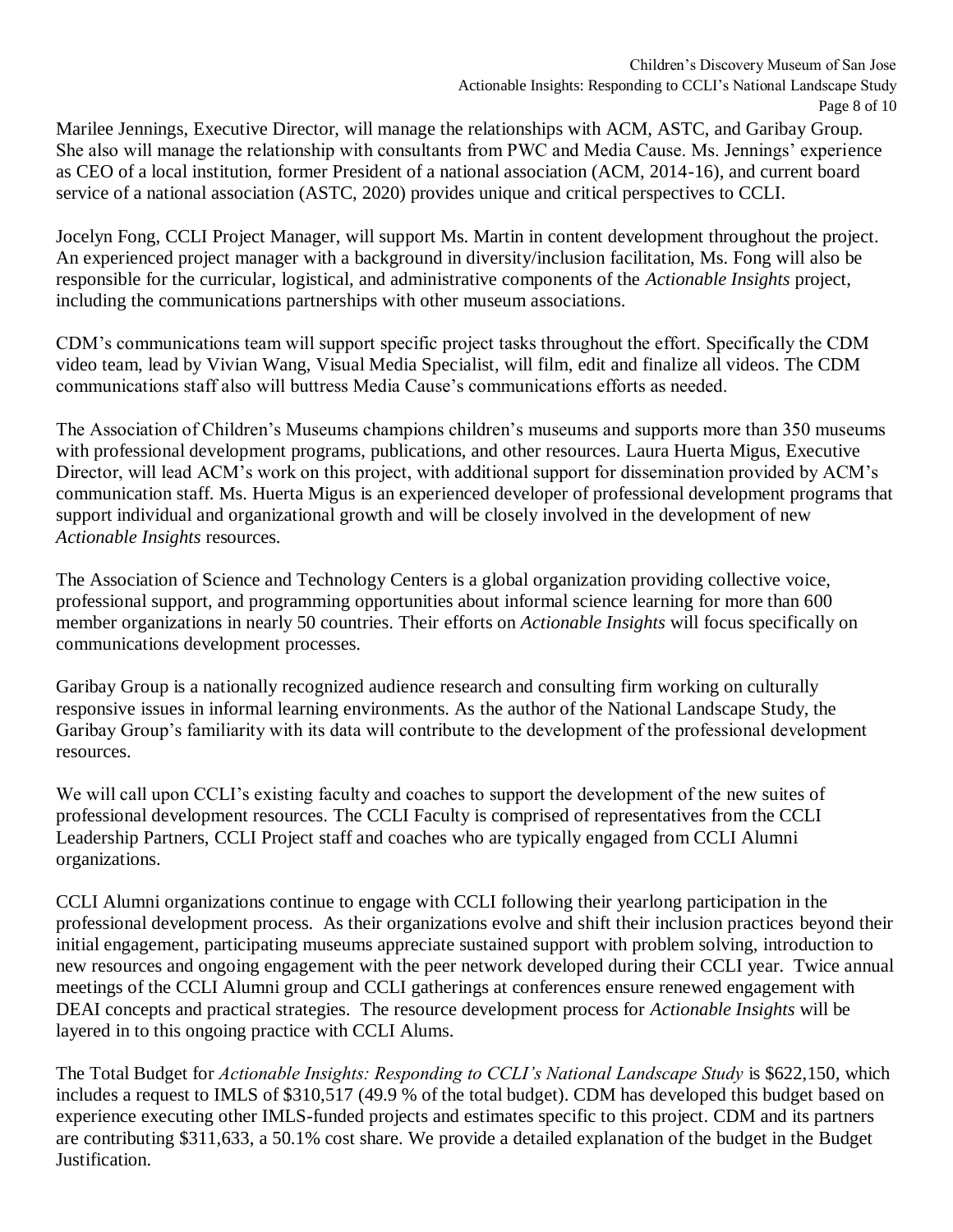## **3. Project Results**

As stated in the Project Justification, the ultimate goal of the *Actionable Insights* project is to empower museums to shift their organizational practice through self-assessment, dialogue and reflection about DEAI theory and practice to become more equitable and inclusive community organizations. While there has been increasing attention in the museum field to encourage diversity and inclusion, we believe that there is a gap that a set of DEAI professional development resources based on relevant, field-wide data and a tested curriculum will fulfill. We have designed the following mechanism to track the effectiveness of the tools we introduce.

Garibay Group will lead all project evaluation efforts. Evaluation will be integrated throughout the process to inform and help shape development and refinement of the *Actionable Insights* suites of resources. Formative evaluation will use an iterative design cycle and be comprised of three phases, each one building on the last.

**Phase 1**: Gather input from CCLI alumni practitioners about the National Landscape Study dimensions and key findings, and explore the translation of the findings to practice, illuminating areas of resonance, scaffolding and articulating points of importance from practitioners' perspectives.

**Phase 2:** Focused on conceptual prototyping (Page & Rosenbaum, 1992), drawn from the disciplines of product and user experience design, this phase involves testing prototypes during early stages of development to inform final products. CCLI participating cohort museums will try out select resources at their organizations and provide feedback via focus groups to help improve usability and to gain insight into how the resources might be used. Key questions include: How well did framing materials set the stage and expectations for the resource(s)? Did pilot reviewers note any changes to improve the resources? What insights did participants glean—particularly in informing their practice—from piloting the resources at their museums?

**Phase 3**: During the last year of the project, summative evaluation will focus on measuring the reach of the developed resources, including number of views to the resource pages, resources downloaded, and the total unique users. A registration process will allow broad-level data gathering about users and motivations for accessing these resources.

To ensure that the *Actionable Insights* suites of resources are widely available, the project team plans to work with a broad group of national and regional museum associations. Our intent is to put these tools in the hands of as many museum professionals as possible. In addition to the dissemination that the Association of Children's Museums and Association of Science and Technology Centers will share with their members, we have established publicity partnerships with the American Alliance of Museums, the Association of Midwest Museums, the Western Museums Association, Mid-Atlantic Association of Museums and New England Museum Association.

Each association has agreed to promote the resulting suites of professional development content, and we plan to stagger the release of each set of resources approximately once every three months. While each association's promotion plan will vary based on their specific resources, promotion will focus on the introductory webinar and the new resources. Promotion could include inclusion in newsletters, blog posts, articles in association magazines, as well as through social media. The combined reach of these associations is to more than 17,000 museum professionals. We plan to continue expanding the number of associations that we work with so that our reach is as broad as possible within the museum field. Through these efforts, we expect more than 1,125 unique museums (125 museums per suite of resources) to access one of the products created through *Actionable Insights*.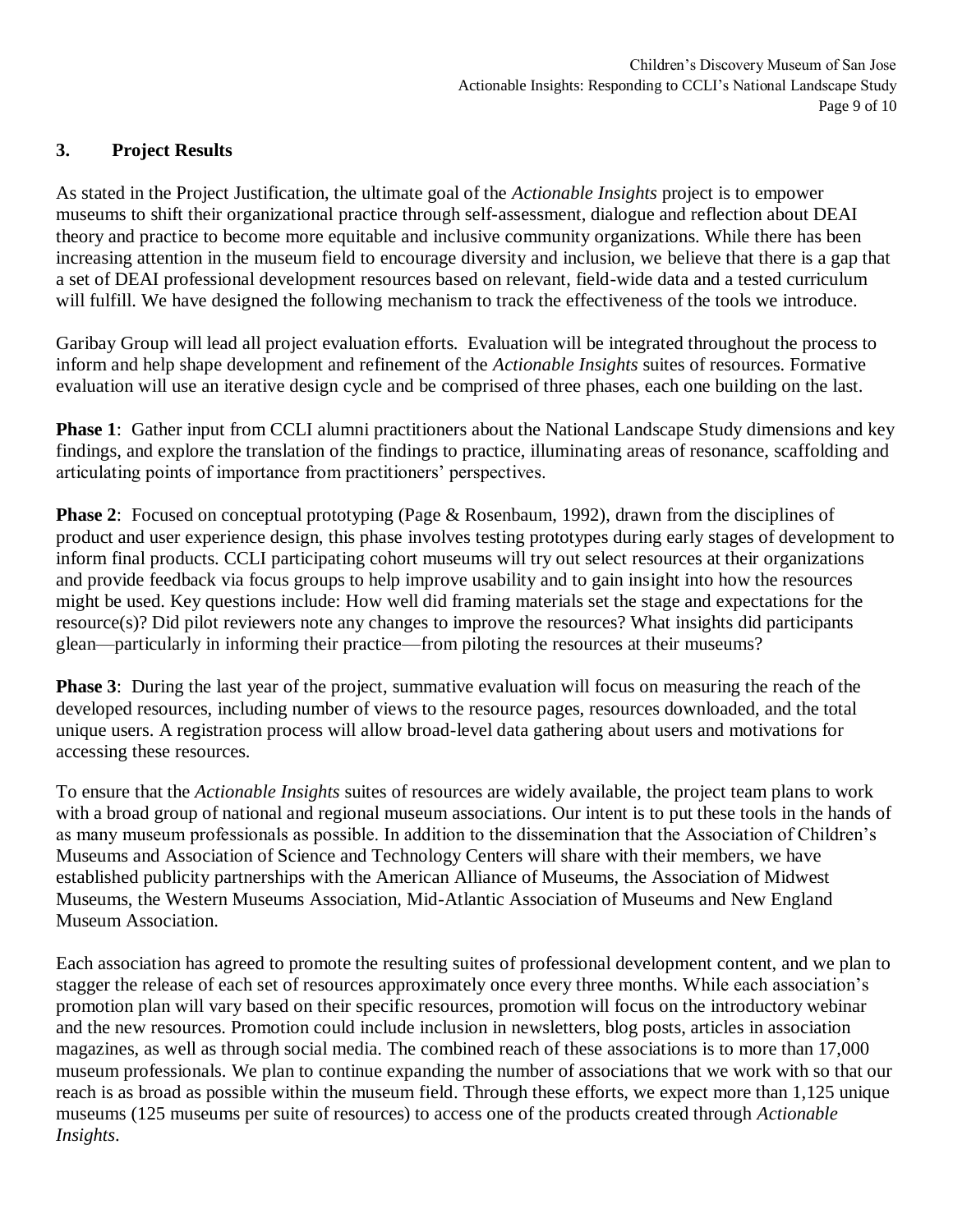Another important publicity push will rely on our partnership with Media Cause. As stated in the Work Plan, we will work with Media Cause to create a social media presence for CCLI and the *National Landscape Study: DEAI Practices in Museums*. Museum DEAI efforts (or the lack thereof) are highly visible on social media through channels such as @ChangetheMuseum and #MuseumsAreNotNeutral. Through our work together, we plan to increase awareness of CCLI and the *Actionable Insights* resources as well as the types of change that can result from an institutional effort to nurture cultural competence.

The CCLI Leadership Partners have an ongoing attention to sustainability, which relies on increasing numbers of museums interested in paying the necessary tuition for the 13-month professional development course while also creating new, less time intensive DEAI products that less experienced users can access. By developing a suite of resources that builds awareness and interest in addressing DEAI issues, we will contribute to CCLI's overall sustainability.

The landmark 1992 report *Excellence and Equity: Education and the Public Dimension of Museums* first helped to codify inclusion as a standard for all types of museums and "recast the definition of excellence not merely to include equity, but to require it—for museums to embrace cultural diversity in all facets of their programs, staff, and audiences, in order to have any hope of sustaining vitality and relevance" (Hirzy 1992, 3). The *CCLI National Landscape Study: The State of DEAI Practices in Museums*, in combination with the events of 2020, is a new call to action for museums in their organizational change efforts for visitors, staff, and volunteers. An investment in the *Actionable Insights* project is an investment in more equitable and inclusive museums and communities throughout the United States.

# Bibliography

Garibay, Cecilia, and Jeanne M. Olson. 2020. National Landscape Study: The State of DEAI Practices in Museums. San Jose, CA: Cultural Competence Learning Institute. https://community.astc.org/ccli/aboutus/landscape-study.

Garibay Group. 2017. Cultural Competence Learning Institute Summative Evaluation Report, 2017.

Hirzy, Ellen C. 1992. Excellence and Equity: Education and the Public Dimension of Museums. 2008th ed. Washington, DC: American Association of Museums.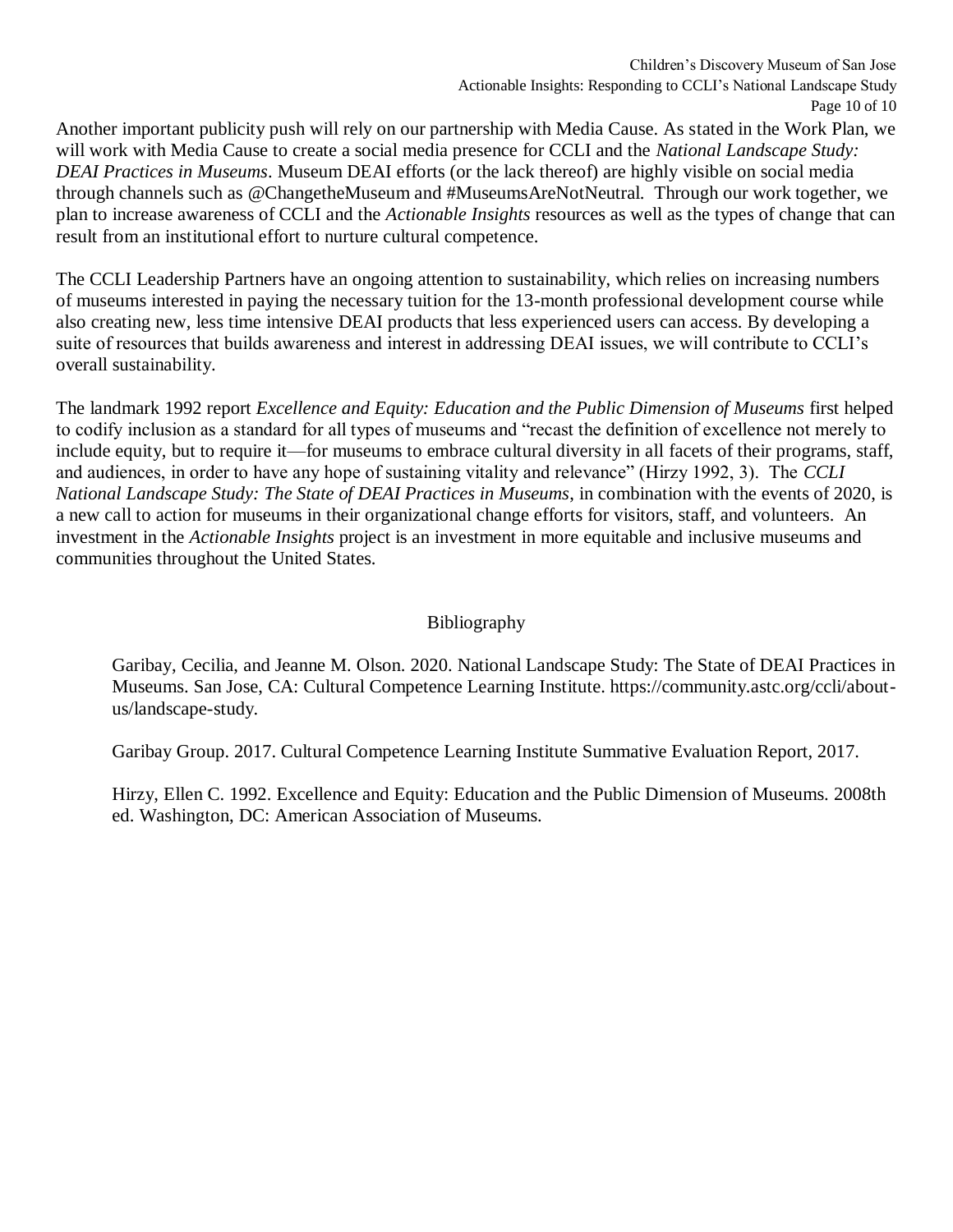| <b>Deliverable</b>                                                | Year 1 |                |                |    | Year <sub>2</sub> |                |                |    |
|-------------------------------------------------------------------|--------|----------------|----------------|----|-------------------|----------------|----------------|----|
|                                                                   | Q1     | Q <sub>2</sub> | Q <sub>3</sub> | Q4 | Q1                | Q <sub>2</sub> | Q <sub>3</sub> | Q4 |
| <b>Project Launch</b>                                             |        |                |                |    |                   |                |                |    |
| National Landscape Study data mined and prioritized               |        |                |                |    |                   |                |                |    |
| Theory to Practice Dialogue: CCLI Faculty and CCLI Alumni         |        |                |                |    |                   |                |                |    |
| partners identify compelling and relevant data from NLS           |        |                |                |    |                   |                |                |    |
| PwC consulant engaged to determine and establish best practice    |        |                |                |    |                   |                |                |    |
| for digital learning                                              |        |                |                |    |                   |                |                |    |
| <b>Foundational Elements Suite of Resources Developed (Vision</b> |        |                |                |    |                   |                |                |    |
| and Values, Leadership, Governance, Resources)                    |        |                |                |    |                   |                |                |    |
| Define and refine R&D process                                     |        |                |                |    |                   |                |                |    |
| Diagnostic assessments developed                                  |        |                |                |    |                   |                |                |    |
| Strategic action guide developed                                  |        |                |                |    |                   |                |                |    |
| Test tools with CCLI cohort participants                          |        |                |                |    |                   |                |                |    |
| Videos/webinars developed and produced                            |        |                |                |    |                   |                |                |    |
| Public launch #1                                                  |        |                |                |    |                   |                |                |    |
| Assessment                                                        |        |                |                |    |                   |                |                |    |
| <b>Public-facing Elements Suite of Resources Developed</b>        |        |                |                |    |                   |                |                |    |
| (Services/Products, Community-Centered Engagement)                |        |                |                |    |                   |                |                |    |
| Diagnostic assessments developed                                  |        |                |                |    |                   |                |                |    |
| Strategic action guide developed                                  |        |                |                |    |                   |                |                |    |
| Test tools with CCLI cohort participants                          |        |                |                |    |                   |                |                |    |
| Videos/webinars developed and produced                            |        |                |                |    |                   |                |                |    |
| Public launch #2                                                  |        |                |                |    |                   |                |                |    |
| Assessment                                                        |        |                |                |    |                   |                |                |    |
| <b>Public-facing Elements Suite of Resources Developed</b>        |        |                |                |    |                   |                |                |    |
| (People/Operations, Vendor Diversity)                             |        |                |                |    |                   |                |                |    |
| Diagnostic assessments developed                                  |        |                |                |    |                   |                |                |    |
| Strategic action guide developed                                  |        |                |                |    |                   |                |                |    |
| Test tools with CCLI cohort participants                          |        |                |                |    |                   |                |                |    |
| Videos/webinars developed and produced                            |        |                |                |    |                   |                |                |    |
| Public launch #3                                                  |        |                |                |    |                   |                |                |    |
| Assessment                                                        |        |                |                |    |                   |                |                |    |